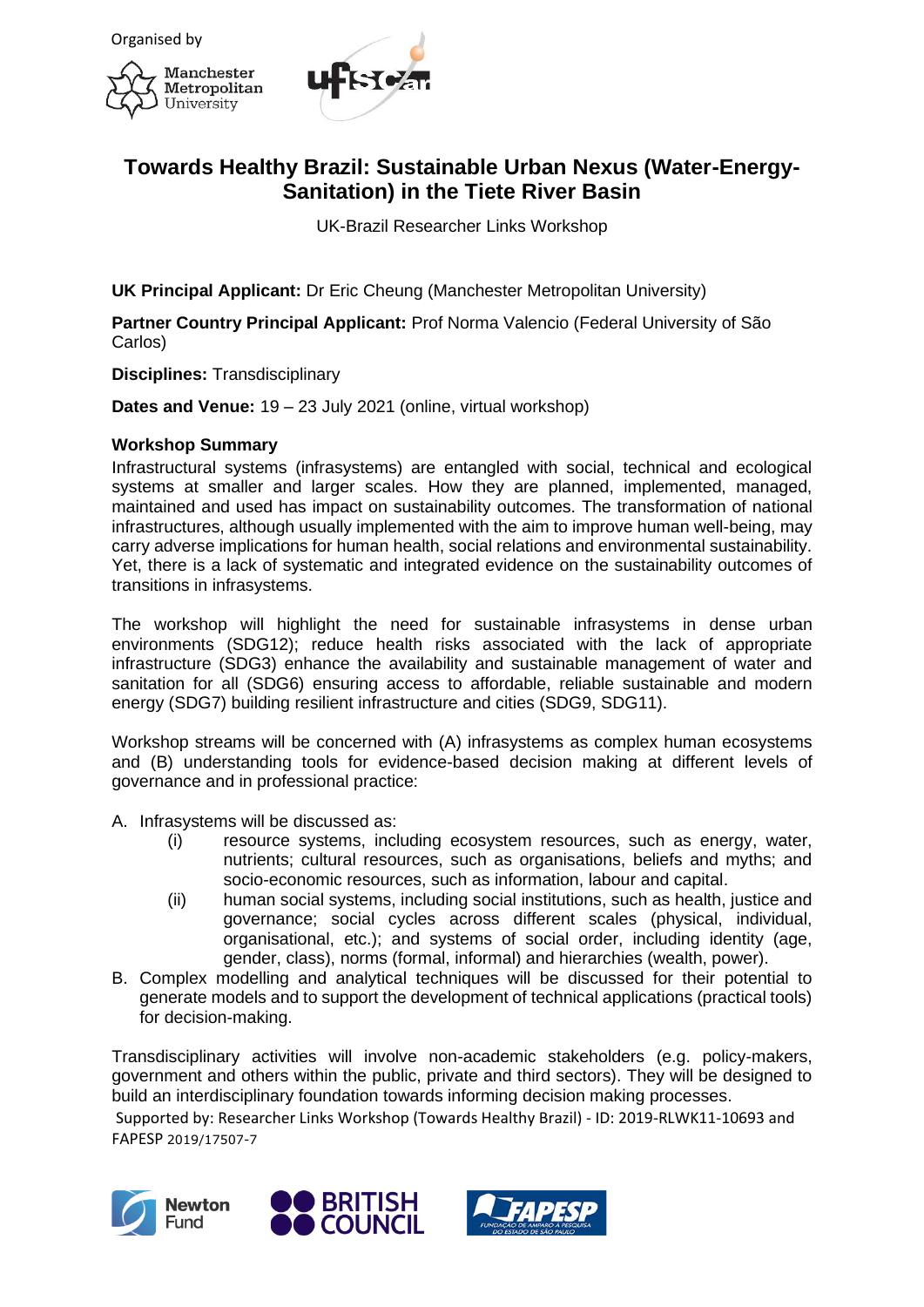Organised by





Workshop outcomes will have the potential to benefit research communities with interest in infrasystem transitions, in rapidly urbanising Brazil and crosscutting themes. They will facilitate informed decision making in the near future and, in the long term, improve the lives of millions of people who rely on the provision of and access to sustainable urban infrasystems.

The programme, Newton Fund Researcher Links, in collaboration with FAPESP, provides opportunities for early career researchers from the UK and São Paulo state, to interact internationally, learn from each other and explore opportunities for building long-lasting research collaborations.

As part of this programme, we are now recruiting early career researchers to participate in the above workshop. We welcome applications from different areas of knowledge including but not limited to sociology, ecology, biology, environmental management, and urban planning to explore sustainable infrasystems from different perspectives. Please find more details on the workshop and the application form below.

## **The deadline for the application is 8 July 2021**

## **Workshop Aims**

The overall aim of this workshop is to enhance our understanding of related humanenvironment interactions and their sustainability outcomes. It will advance systems approaches for infrastructure (water, energy, sanitation) which situate basic human functions within wider human ecosystems of critical social, economic and environmental resources and social institutions, cycles and order.

Workshop contributions will be concerned with different infrasystems (e.g. water and sanitation systems) in different environments (e.g., urban, peri-urban, rural) Workshop contributions and activities will have five interlinked objectives:

- To understand the components of different types of infrasystems as well as how infrasystems interact with other social, technical and environmental systems
- To reveal the interactions between different infrasystems and the Sustainable Development Agenda
- To identify knowledge needs in collaboration with non-academic stakeholders and codesign an agenda for the co-development of infrasystems-related informed decisions.
- To build transdisciplinary capacity in infrasystems research, design, planning, implementation, management and maintenance
- To discuss new strategies to be more resilient beyond environmental crises that involve these three systems.

The collaborative workshop will focus on the Tietê River Basin (Brazil) as a prime example of urban transformation across different stages of infrastructural development.

## **Workshop Programme**

Supported by: Researcher Links Workshop (Towards Healthy Brazil) - ID: 2019-RLWK11-10693 and FAPESP [2019/17507-7](javascript:mediumPopup() The workshop will be held online over five days in a week from 19 July to 23 July 2021. The virtual workshop was made with consideration to local times in both UK and Brazil with a





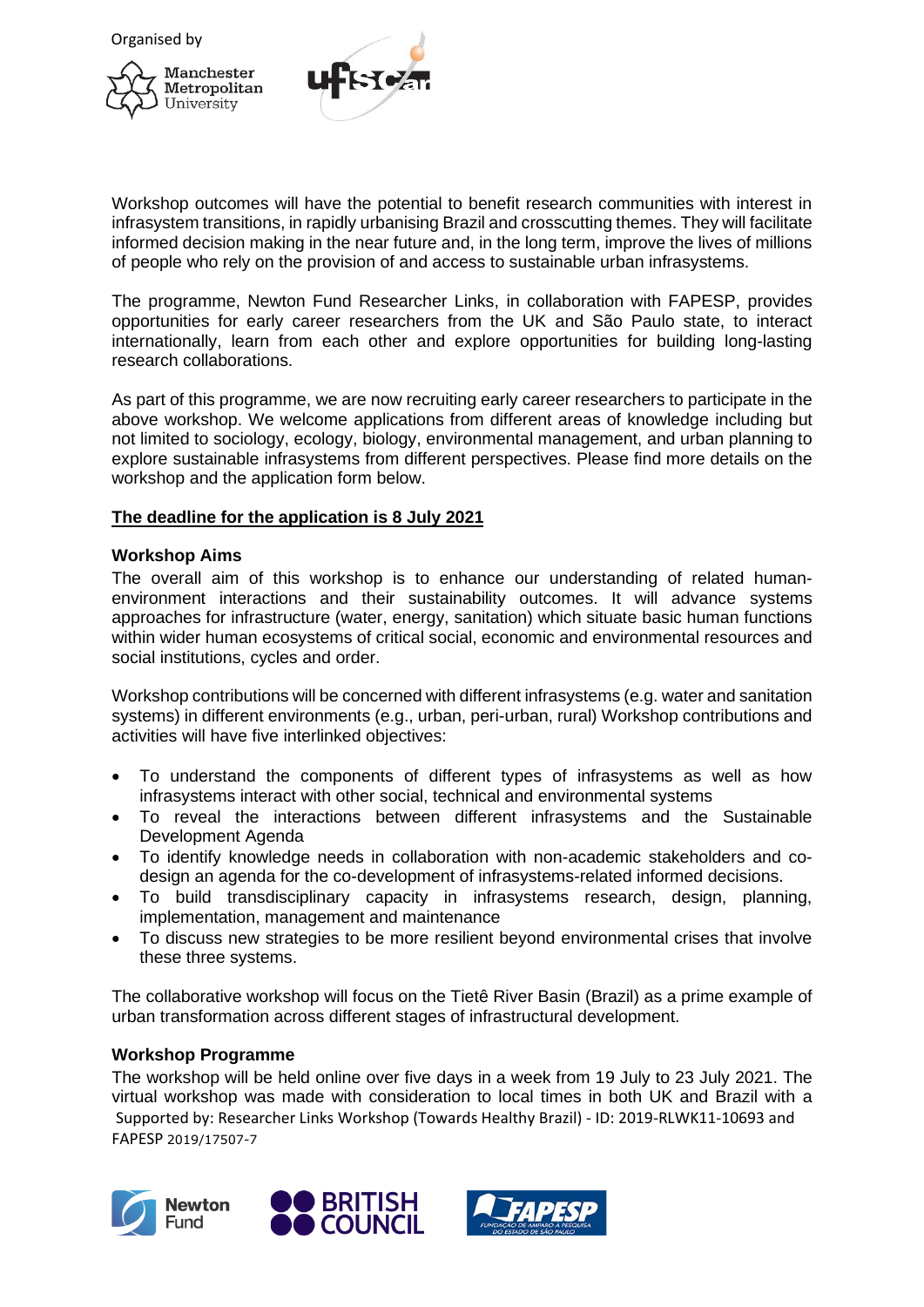

combination of pre-recorded and live sessions.

Day 1: begins with an introduction of the workshop programme and a speed-networking session, followed by three keynote speaker talks (recorded) delivered by the coordinators and mentors, a ten minutes break, a 30 minutes ECRs interactive session (live) organised as Q&A for the keynotes, followed by a 30 minutes skills session (live)

Day 2: starts with two invited speaker talks (recorded), followed by three keynote speaker talks (recorded) delivered by the coordinators and mentors, a ten minutes break, a 30 minutes ECRs interactive session (live) organised as Q&A for the keynotes, followed by a 30 minutes skills session (live)

Day 3 & 4: each day begins with 15-min case study film (recorded) as an alternative to the site visits originally planned to infrastructure facilities in the Tiete River Basin, followed by 15 minutes stakeholder talk (recorded) from local government, environment agencies and official. Interactive discussion of the case study (live) is organised for 30-min to facilitate future collaboration, 20 minutes skills session, 20 minutes break followed by ECR sessions (parallel sessions will be organised depending on the number of participants), followed by ECR interactive session/Q&A with mentors (live).

Day 5: an early start with 15-min case study film (recorded) 15-minutes stakeholder talk (recorded), interactive discussion of the case study (live) 30 minutes lunch/coffee break followed by ECR interactive session/Q&A with mentors (live). A joint activities session to discuss to discuss outline research proposals, 20 minutes break, followed by a 90 minutes joint activities session to discuss workshop outputs towards collaborative joint publications. The virtual workshop will conclude with an opportunity for feedback and evaluation from participants.

Participants are encouraged to form collaboration networks and continue with the dialog through the project website as a portal for all participants to share information towards joint publications and to showcase the outputs derived from the workshop.

## **Publication**

Participants will have the opportunity to produce brief working papers for dissemination following the workshop; they will be assigned to 8-10 teams of 2-3 people and mentors will be allocated to each. The promising contributions from the workshops will be invited to produce papers to be submitted either individually to a range of academic journals or combined in a special issue.

## **Application and Deadline**

The full application below must be completed and submitted by 08 July 2021 (10 days prior to the workshop) via email to [p.cheung@mmu.ac.uk](mailto:p.cheung@mmu.ac.uk) (for candidates coming from British institutions) or to [norma.valencio@ufscar.br](mailto:norma.valencio@ufscar.br) (for candidates coming from São Paulo state institutions)

## **Eligibility Criteria**

• Applications must be submitted using the Researcher Links application form (provided at the end of this document).





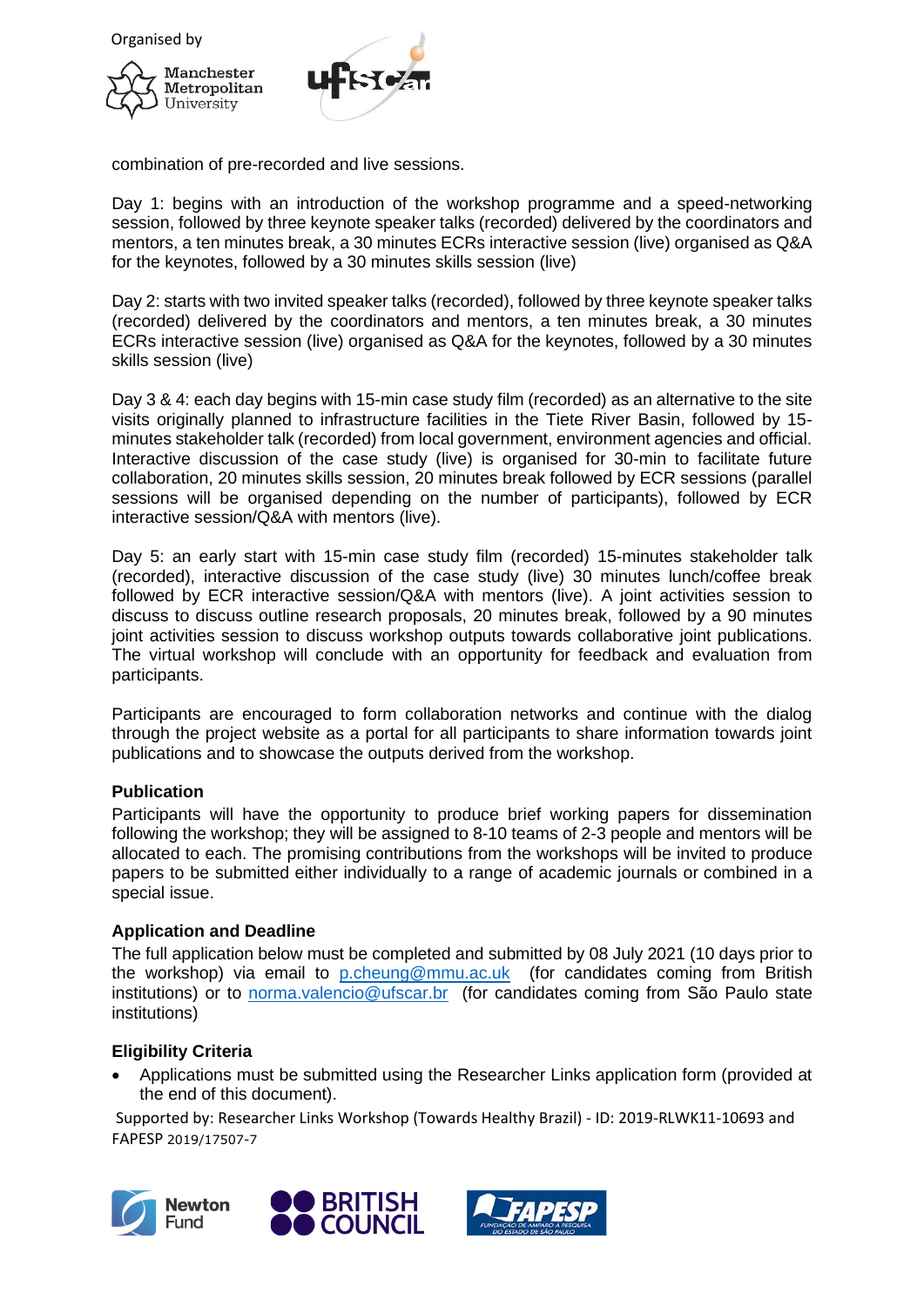



- Application must be submitted before the above deadline.
- Participants must be Early Career Researchers: Early Career Researchers are defined as holding a PhD (or having equivalent research experience and having up to 10 years post-PhD research experience. They are equivalent to the 'Recognised Researcher' and sometimes 'Experienced Researcher' categories in the EU framework for researchers' careers.
- Participants must have a research or academic position (a permanent post, research contract, or fellowship etc) at a recognised research institution either in the UK or in São Paulo state.
- Please note that participants are expected to attend all sessions of the workshop.
- English is the language of the event and candidates must have appropriate comprehension of English.

## **Quality Assessment**

- Experience and relevance of the applicant's research area to the workshop
- Motivation and contribution to the aims of the workshop
- Description of the long-term impact expected through the participation in the workshop
- Ability to disseminate workshop's outcomes

## **Selection Procedure**

- Eligibility check
- Quality assessment

## **Notification of results**

Applicants will be notified by email by 12 July 2021 (1 week prior to the workshop).

## **Equal Opportunities**

Equal opportunities and diversity are at the heart of the British Council's cultural relations ambitions. While recognising that some research fields are dominated by one particular gender, Principal Applicants are encouraged to work towards an equal gender balance, promote diversity. They must not exclude applicants on the basis of ethnicity, gender, religious belief, sexual orientation, social status or disability. Participants' selection undertaken by workshop organisers must not contravene this policy. Extra support to enable participation of Early Career Researchers with special needs will be given (please indicate such needs in the application form).

## **About the Newton Fund**

The Newton Fund builds research and innovation partnerships with 17 active partner countries to support their economic development and social welfare, and to develop their research and innovation capacity for long-term sustainable growth. It has a total UK Government investment of £735 million up until 2021, with matched resources from the partner countries. The Newton Fund is managed by the UK Department for Business, Energy and Industrial Strategy (BEIS), and delivered through seven UK delivery partners, which includes UK Research and Innovation (comprising the seven research councils and Innovate UK), the UK Academies, the British Council and the Met Office. For further information visit the Newton Fund website [\(www.newtonfund.ac.uk\)](http://www.newtonfund.ac.uk/) and follow via Twitter: @NewtonFund.





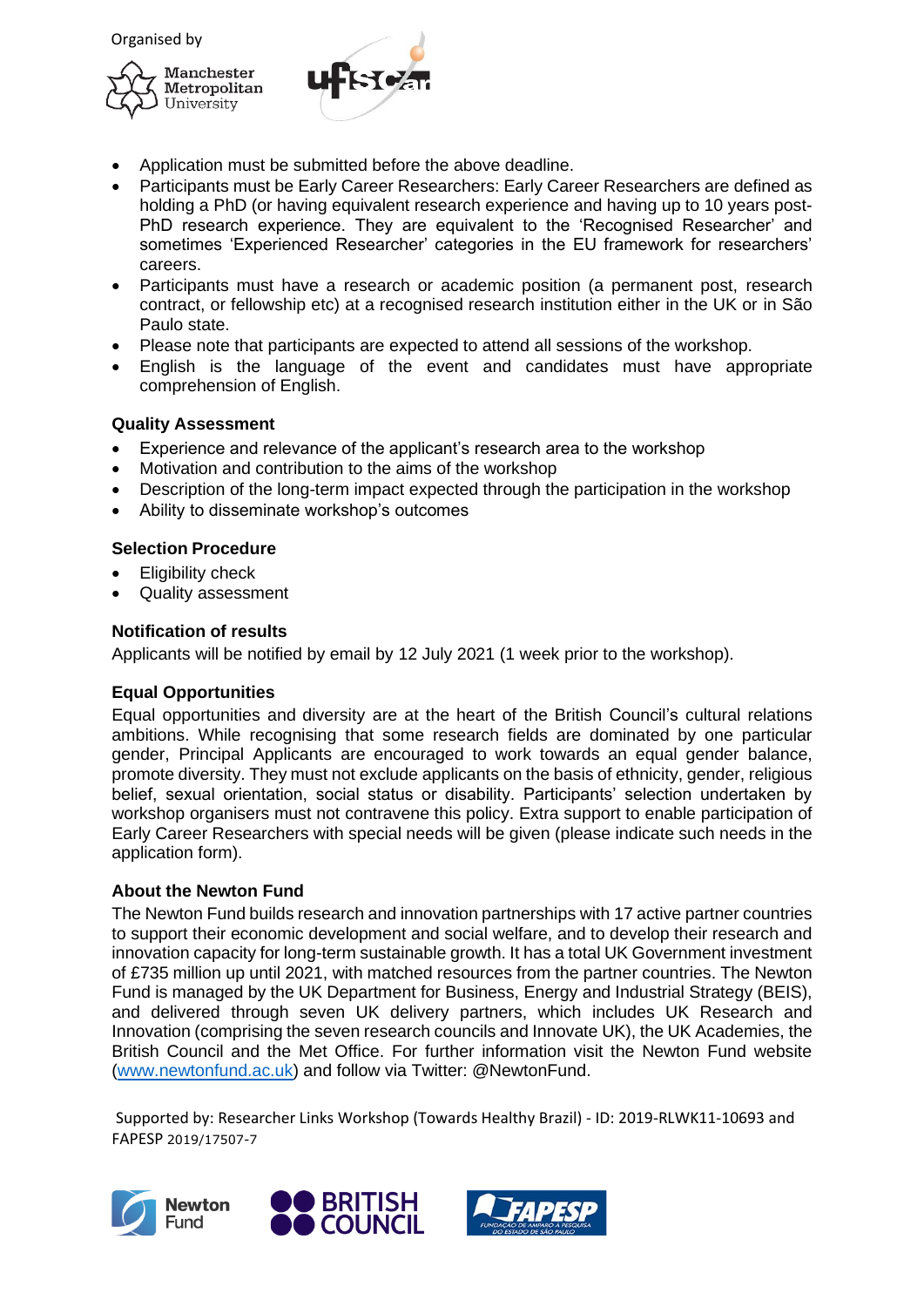Organised by





## **Acknowledgement**

This work was supported by a Researcher Links grant, 2019-RLWK11-10693, under the UK-Brazil partnership. The grant is funded by the UK Department for Business, Energy and Industrial Strategy and delivered by the British Council. For further information, please visit [www.newtonfund.ac.uk.](http://www.newtonfund.ac.uk/)

## **Contact us**

Dr Eric Cheung [p.cheung@mmu.ac.uk;](mailto:p.cheung@mmu.ac.uk) Ulysses Sengupta [u.sengupta@mmu.ac.uk;](mailto:u.sengupta@mmu.ac.uk) Dr Deljana Iossifova [deljana.iossifova@manchester.ac.uk](mailto:deljana.iossifova@manchester.ac.uk) for UK participants.

Prof Norma Valencio [norma.valencio@ufscar.br;](mailto:norma.valencio@ufscar.br) Juliano Gonçalves [juliano@ufscar.br;](mailto:juliano@ufscar.br) Erica Pugliesi [epugliesi@ufscar.br](mailto:epugliesi@ufscar.br) for Brazil participants.





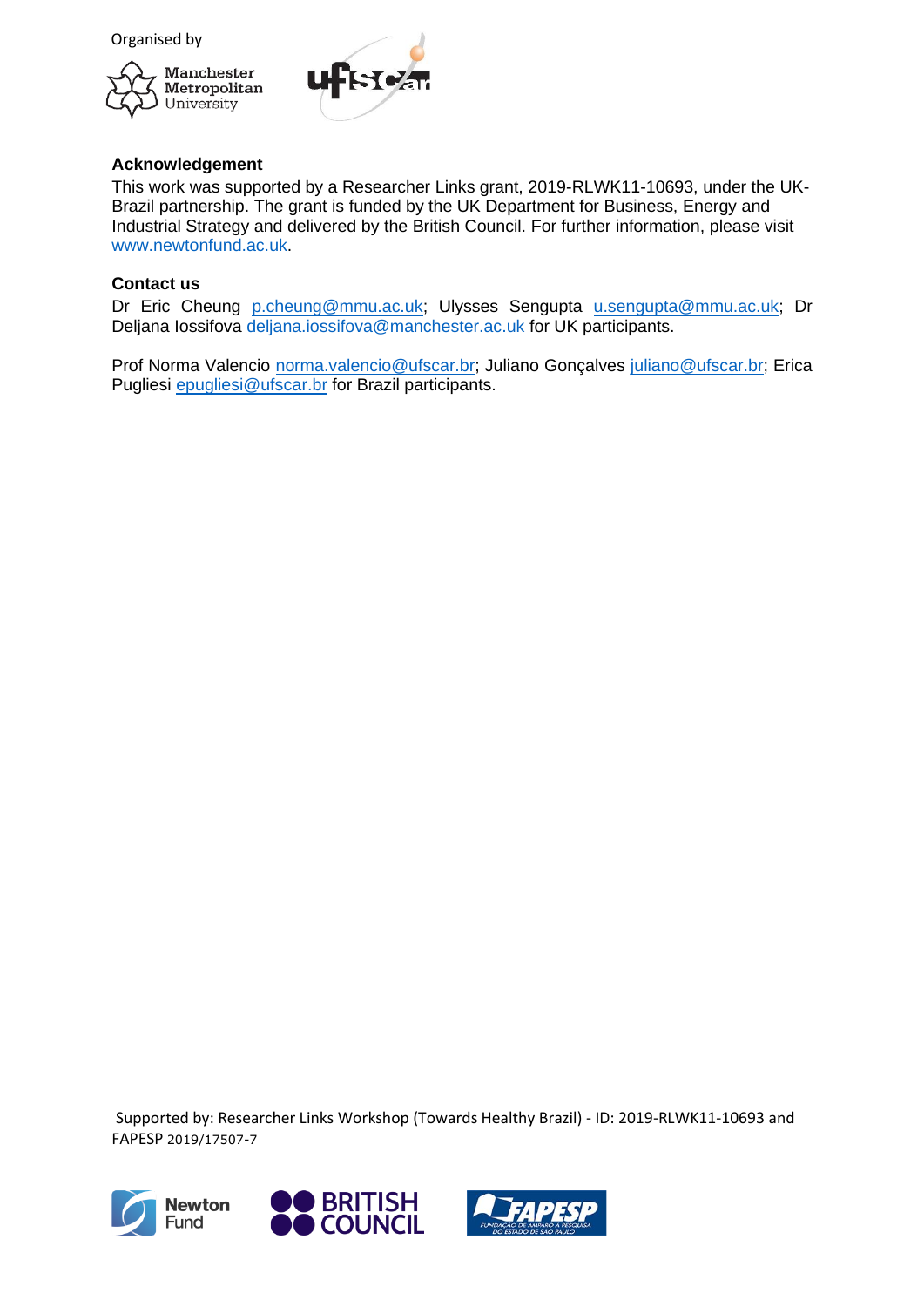



# **Towards Healthy Brazil: Sustainable Urban Nexus (Water-Energy-Sanitation) in the Tiete River Basin**

## Workshop Application Form

| 1. Applicant                                  |  |
|-----------------------------------------------|--|
| Name and title                                |  |
| Gender                                        |  |
| (for statistical purposes                     |  |
| only. This will not                           |  |
| affect choice of                              |  |
| participants)                                 |  |
| Home address                                  |  |
| Position                                      |  |
| Institution                                   |  |
| Unit within institution                       |  |
| (campus/centre/institute/                     |  |
| school/department or                          |  |
| equivalent)                                   |  |
| <b>Institution address</b>                    |  |
| Email                                         |  |
| Phone number                                  |  |
| <b>Brief CV</b>                               |  |
|                                               |  |
| (academic career,                             |  |
| publications, markers of                      |  |
| esteem, and any other<br>relevant information |  |
|                                               |  |
| please include Doctoral                       |  |
| thesis defence date:                          |  |
| dd/mm/yyyy and thesis                         |  |
| title                                         |  |
|                                               |  |
| no more than 1/2 page of                      |  |
| A4)                                           |  |
|                                               |  |
|                                               |  |
|                                               |  |
|                                               |  |
|                                               |  |
|                                               |  |
|                                               |  |
|                                               |  |
| Link to CV (optional)<br>ORCID ID (optional)  |  |
|                                               |  |





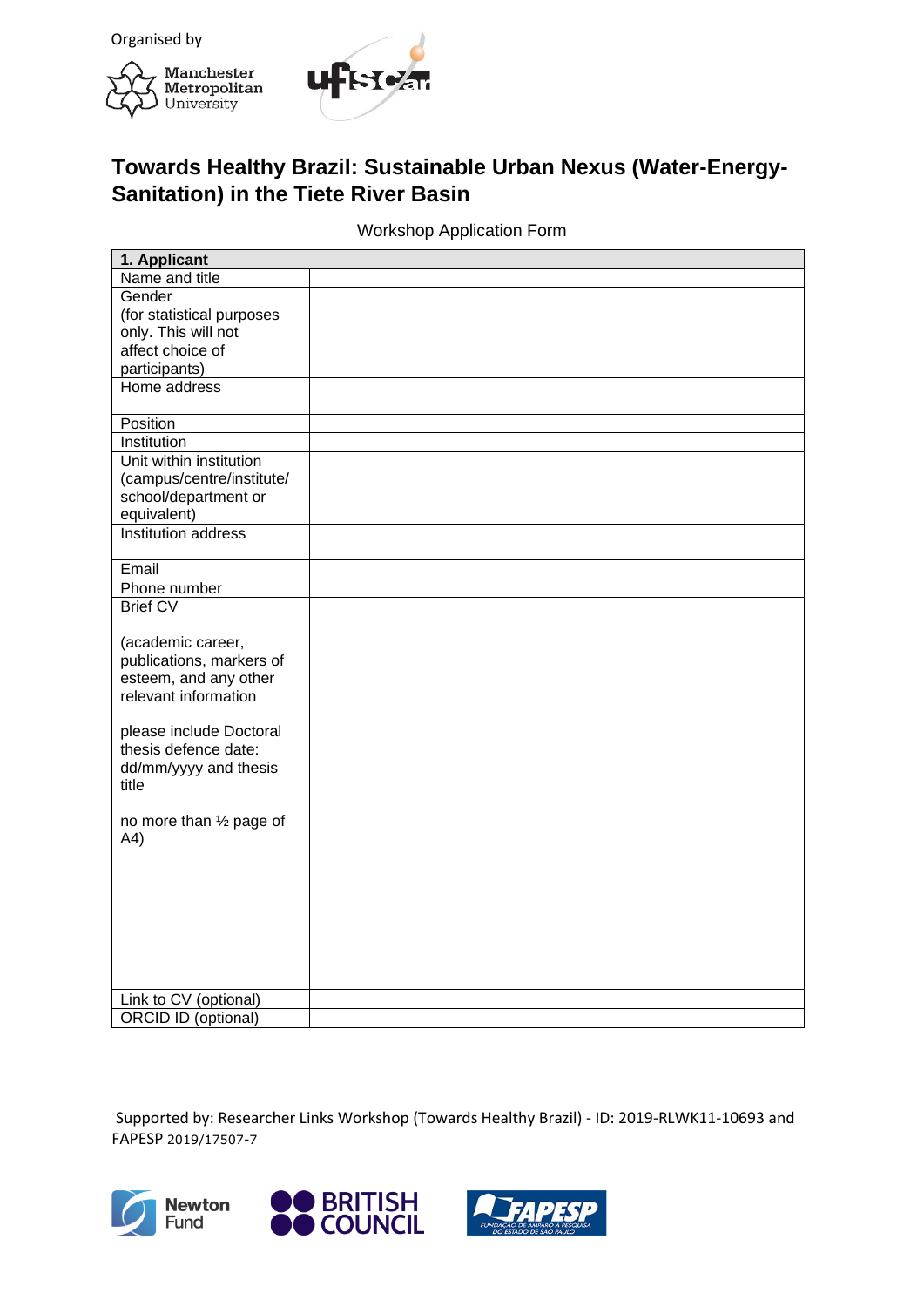



**I declare that I have obtained the title of Doctor no more than 10 years before the start of the workshop** Yes No

**2. Abstract - Please give a summary of your area of research**

**3. Please describe your motivation for attending the workshop and how the workshop matches your professional development needs**

**4. Please describe the expected impact of your participation on your personal and professional development, including your ability to work internationally**

**5. Please indicate how you will disseminate the outcomes of the workshops and the new knowledge/skills you have acquired**

**6. Workshops will take place in English as standard. Please indicate your ability to communicate with other researchers, public presentations and writing of joint scientific work in English.** Native speaker Good Excellent Need support